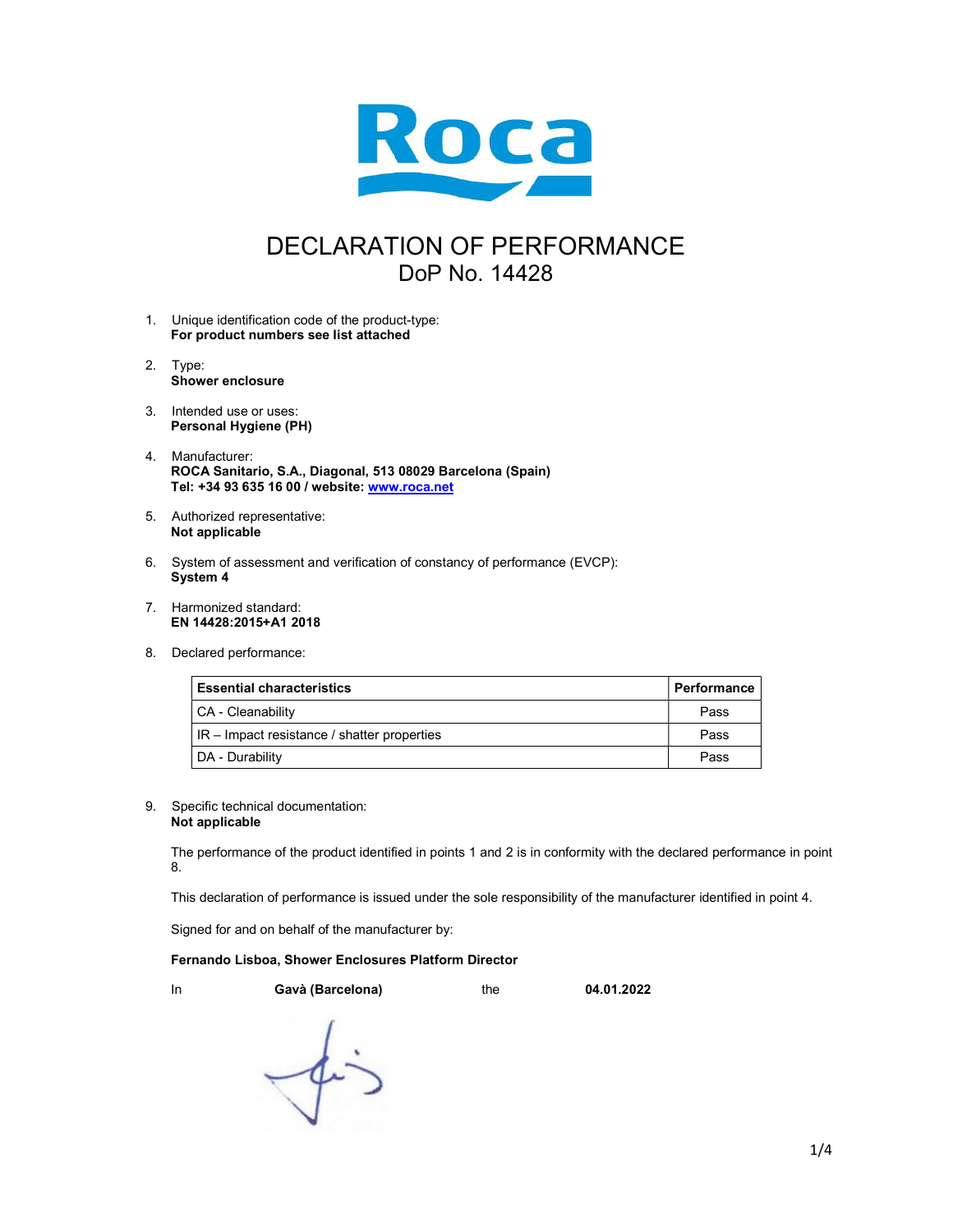| Range           | Code      | Model             | <b>Description</b>                                                |
|-----------------|-----------|-------------------|-------------------------------------------------------------------|
|                 |           |                   |                                                                   |
| EASY            | AM205     | DF.               | <b>FIXED PANEL</b>                                                |
| EASY            | AM206     | D1H               | <b>SWING PANEL</b>                                                |
| EASY            | AM207     | D <sub>1</sub> HF | FIXED PANEL WITH SWING DOOR                                       |
| EASY            | AM208     | 2P                | BUILT-IN SCREEN 2 SWING DOORS                                     |
| EASY            | AM209     | <b>PE</b>         | BUILT-IN SCREEN 1 SWING DOOR                                      |
| EASY            | AM210     | PL                | SWING DOOR FOR ANGULAR SCREEN                                     |
| EASY            | AM211     | PEF               | BUILT-IN SCREEN 1 FIXED PANEL + 1 SWNG DOOR                       |
| EASY            | AM212     | <b>PLF</b>        | FIXED PANEL + SWING DOOR FOR ANGULAR SCREEN                       |
| EASY            | AM215     | PP-E              | <b>BUILT-IN FOLDING SCREEN</b>                                    |
| EASY            | AM216     | LF.               | LATERAL PANEL FOR FRONTAL PL AND PLF                              |
| EASY            | AM220     | <b>MRF</b>        | ROUND ANGULAR SCREEN 2 FIXED PANELS + 2 SWING DOORS               |
| EASY            | AM222     | BF                | BATHTUB FIXED PANEL                                               |
| EASY            | AM223     | B <sub>1</sub> H  | <b>BATHTUB SWING PANEL</b>                                        |
| EASY            | AM224     | B1HF              | BATHTUB FIXED PANEL WITH SWING DOOR                               |
| EASY            | AM235     | $L2-E$            | BUILT-IN SCREEN 1 FIXED PANEL + 1 SLIDING DOOR                    |
| EASY            | AM235     | $L3-E$            | BUILT-IN SCREEN 1 FIXED PANEL + 2 SLIDING DOORS                   |
| EASY            | AM237     | L4-E              | BUILT-IN SCREEN 2 FIXED PANELS + 2 SLIDING DOORS                  |
| EASY            | AM238     | LF-C              | LATERAL PANEL FOR FRONTAL L2-E, L3-E AND L4-E                     |
| EASY            | AM239     | 2L2               | ANGULAR SCREEN 2 FIXED PANELS + 2 SLIDING DOORS                   |
| EASY            | AM241     | MR.               | ROUND ANGULAR SCREEN 2 FIXED PANELS + 2 SLIDING DOORS             |
| EASY            | AM243     | BL2-E             | BATHTUB BUILT-IN SCREEN 1 FIXED PANEL + 1 SLIDING DOOR            |
| EASY            | AM245     | BL4-E             | BATHTUB BUILT-IN SCREEN 2 FIXED PANELS + 2 SLIDING DOORS          |
| <b>FUSION-N</b> | AM275     | L2-E              | BUILT-IN SCREEN 1 FIXED PANEL + 1 SLIDING DOOR                    |
| <b>FUSION-N</b> | AM276     | L4-E              | BUILT-IN SCREEN 2 FIXED PANELS + 2 SLIDING DOORS                  |
| <b>FUSION-N</b> | AM277     | L <sub>2</sub>    | FRONTAL SCREEN FOR LATERAL PANEL 1 FIXED PANEL + 1 SLIDING DOOR   |
| <b>FUSION-N</b> | AM278     | L4                | FRONTAL SCREEN FOR LATERAL PANEL 2 FIXED PANELS + 2 SLIDING DOORS |
| <b>FUSION-N</b> | AM279     | LF-C              | LATERAL PANEL FOR FRONTAL L2                                      |
| <b>FUSION-N</b> | AM280     | 2L2               | ANGULAR SCREEN 2 FIXED PANELS + 2 SLIDING DOORS                   |
| <b>FUSION-N</b> | AM281     | LF-F              | LATERAL PANEL FOR FRONTAL L4                                      |
| LINE            | AM330     | DF                | <b>FIXED PANEL</b>                                                |
| LINE            | AM331     | D1HF              | FIXED PANEL WITH SWING DOOR                                       |
| LINE            | AM332     | LF                | LATERAL PANEL FOR FRONTAL DF AND D1HF                             |
| LINE            | AM30A/B/C | DF                | <b>FIXED PANEL</b>                                                |
| LINE            | AM30D/E/F | LF                | LATERAL PANEL FOR FRONTAL DF, D1H, D1HF AND DHF                   |
| LINE            | AM30G/H   | BF                | BATHTUB FIXED PANEL                                               |
| LINE            | AM30J     | D1H               | <b>SWING PANEL</b>                                                |
| LINE            | AM30M     | D1HF              | FIXED PANEL WITH SWING DOOR                                       |
| LINE            | AM30L/U   | DHF               | FIXED PANEL WITH SMALL SWING DOOR                                 |
| <b>LINE</b>     | AM30K     | B <sub>1</sub> H  | <b>BATHTUB SWING PANEL</b>                                        |
| LINE            | AM30N     | B <sub>1</sub> HF | BATHTUB FIXED PANEL WITH SWING DOOR                               |
| LINE            | AM30P/V   | DHF               | FIXED PANEL WITH SMALL HINGED DOOR                                |
| <b>LINE</b>     | AM30Q     | B <sub>1</sub> HF | BATHTUB FIXED PANEL WITH HINGED DOOR                              |
| LINE            | AM30R     | DF                | FRAMED FIXED PANEL                                                |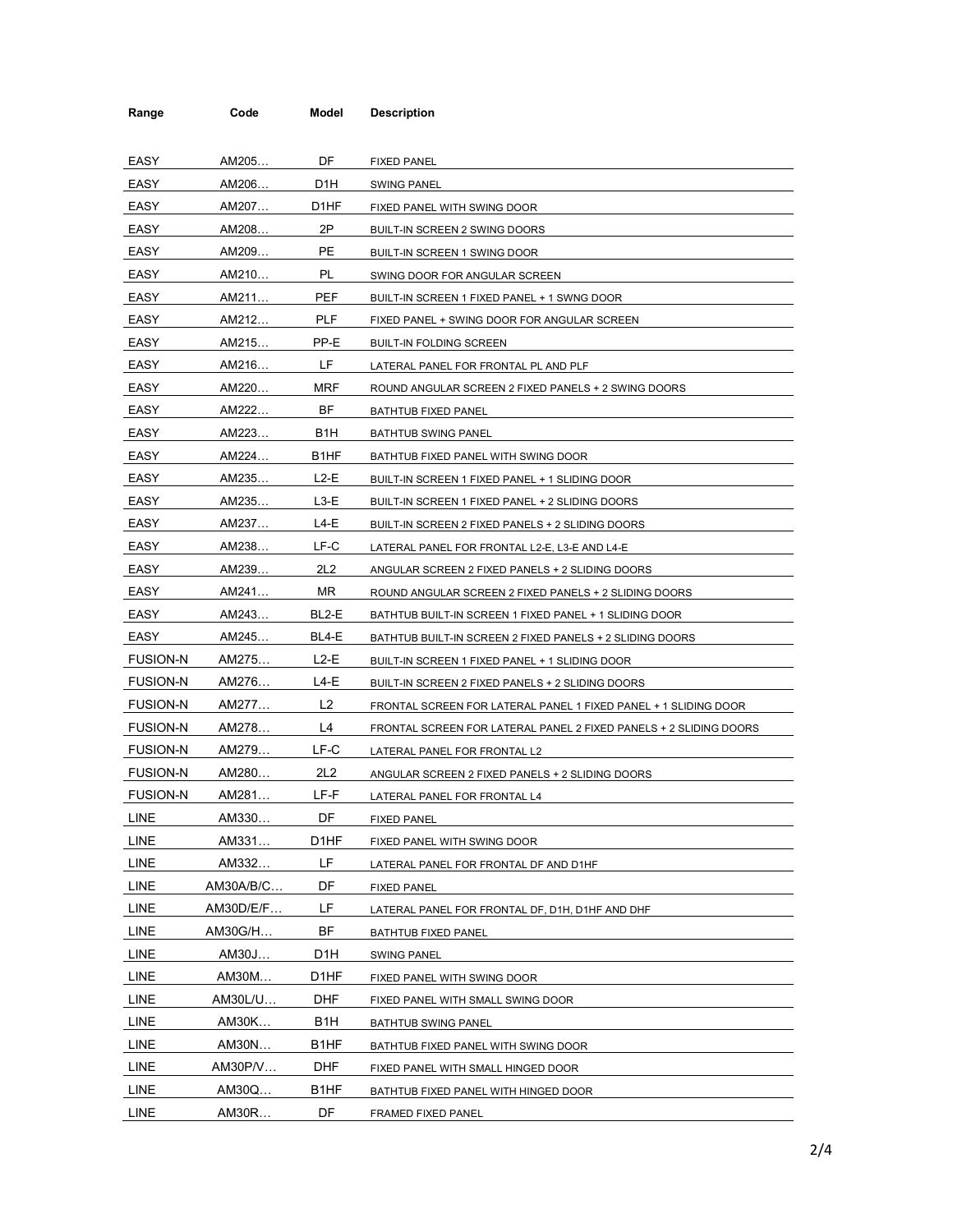| Range           | Code  | Model             | <b>Description</b>                                                |
|-----------------|-------|-------------------|-------------------------------------------------------------------|
|                 |       |                   |                                                                   |
| LINE            | AM30S | LF.               | FRAMED LATERAL PANEL FOR FRONTAL DF                               |
| LINE            | AM30T | DF/LF             | FRAMED FRONTAL OR LATERAL PANEL TO CEILING                        |
| VELA            | AM320 | <b>PEF</b>        | BUILT-IN SCREEN 1 FIXED PANEL + 1 SWNG DOOR                       |
| <b>VELA</b>     | AM320 | <b>PEF</b>        | BUILT-IN SCREEN 1 FIXED PANEL + 1 SWNG DOOR                       |
| <b>VELA</b>     | AM321 | <b>PLF</b>        | FIXED PANEL + SWING DOOR FOR ANGULAR SCREEN                       |
| <b>VELA</b>     | AM322 | LF.               | LATERAL PANEL FOR FRONTAL PLF                                     |
| <b>VELA</b>     | AM323 | P <sub>2F</sub>   | BUILT-IN SCREEN 2 FIXED PANELS + 1 SWING DOOR                     |
| VELA            | AM324 | 2P2F              | BUILT-IN SCREEN 2 FIXED PANELS + 2 SWING DOORS                    |
| VELA            | AM325 | MRF               | ROUND ANGULAR SCREEN 2 FIXED PANELS + 2 SWING DOORS               |
| VELA            | AM327 | B <sub>1</sub> HF | BATHTUB FIXED PANEL WITH SWING DOOR                               |
| AEREA           | AM390 | $L2-E$            | BUILT-IN SCREEN 1 FIXED PANEL + 1 SLIDING DOOR                    |
| AEREA           | AM391 | $L4-E$            | BUILT-IN SCREEN 2 FIXED PANELS + 2 SLIDING DOORS                  |
| <b>AEREA</b>    | AM392 | 2L <sub>2</sub>   | ANGULAR SCREEN 2 FIXED PANELS + 2 SLIDING DOORS                   |
| <b>AEREA</b>    | AM393 | L <sub>2</sub>    | FRONTAL SCREEN FOR LATERAL PANEL 1 FIXED PANEL + 1 SLIDING DOOR   |
| AEREA           | AM394 | L4                | FRONTAL SCREEN FOR LATERAL PANEL 2 FIXED PANELS + 2 SLIDING DOORS |
| AEREA           | AM396 | LF.               | LATERAL PANEL FOR FRONTAL L2 AND L4                               |
| <b>ACCESS</b>   | AM229 | PE                | BUILT-IN SCREEN 1 SWING DOOR                                      |
| <b>ACCESS</b>   | AM230 | PL                | SWING DOOR FOR ANGULAR SCREEN                                     |
| <b>ACCESS</b>   | AM231 | <b>PLF</b>        | FIXED PANEL + SWING DOOR FOR ANGULAR SCREEN                       |
| <b>VICTORIA</b> | AM185 | DF                | <b>FIXED PANEL</b>                                                |
| <b>VICTORIA</b> | AM186 | $L2-E$            | BUILT-IN SCREEN 1 FIXED PANEL + 1 SLIDING DOOR                    |
| <b>VICTORIA</b> | AM192 | 2P                | <b>BUILT-IN FOLDING SCREEN</b>                                    |
| <b>VICTORIA</b> | AM188 | 2L2               | ANGULAR SCREEN 2 FIXED PANELS + 2 SLIDING DOORS                   |
| <b>VICTORIA</b> | AM189 | ΜR                | ROUND ANGULAR SCREEN 2 FIXED PANELS + 2 SLIDING DOORS             |
| <b>VICTORIA</b> | AM190 | MR                | ROUND ANGULAR SCREEN 2 FIXED PANELS + 2 SLIDING DOORS             |
| <b>VICTORIA</b> | AM193 | BF                | BATHTUB FIXED PANEL                                               |
| <b>VICTORIA</b> | AM194 | B <sub>1</sub> H  | BATHTUB SWING PANEL                                               |
| <b>VICTORIA</b> | AM195 | B <sub>1</sub> HF | BATHTUB FIXED PANEL WITH SWING DOOR                               |
| VICTORIA        | AM191 | <b>PE</b>         | BUILT-IN SCREEN 1 SWING DOOR                                      |
| <b>VICTORIA</b> | AM187 | LF                | LATERAL PANEL FOR FRONTAL L2-E, PE AND 2P                         |
| <b>URA</b>      | AM169 | DF                | <b>FIXED PANEL</b>                                                |
| <b>URA</b>      | AM162 | $L2-E$            | BUILT-IN SCREEN 1 FIXED PANEL + 1 SLIDING DOOR                    |
| <b>URA</b>      | AM163 | L4-E              | BUILT-IN SCREEN 2 FIXED PANELS + 2 SLIDING DOORS                  |
| <b>URA</b>      | AM164 | LF-C              | LATERAL PANEL FOR FRONTAL L2-E AND L4-E                           |
| <b>URA</b>      | AM168 | LF                | LATERAL PANEL FOR FRONTAL PE                                      |
| URA             | AM165 | 2L2               | ANGULAR SCREEN 2 FIXED PANELS + 2 SLIDING DOORS                   |
| <b>URA</b>      | AM166 | MR                | ROUND ANGULAR SCREEN 2 FIXED PANELS + 2 SLIDING DOORS             |
| <b>URA</b>      | AM167 | <b>PE</b>         | BUILT-IN SCREEN 1 SWING DOOR                                      |
| <b>NARAY</b>    | AM145 | $L2-E$            | BUILT-IN SCREEN 1 FIXED PANEL + 1 SLIDING DOOR                    |
| <b>NARAY</b>    | AM146 | 2L <sub>2</sub>   | ANGULAR SCREEN 2 FIXED PANELS + 2 SLIDING DOORS                   |
| <b>NARAY</b>    | AM147 | LF                | LATERAL PANEL FOR FRONTAL L2-E                                    |
| <b>APOLO</b>    | AM125 | L2-E              | BUILT-IN SCREEN 1 FIXED PANEL + 1 SLIDING DOOR                    |